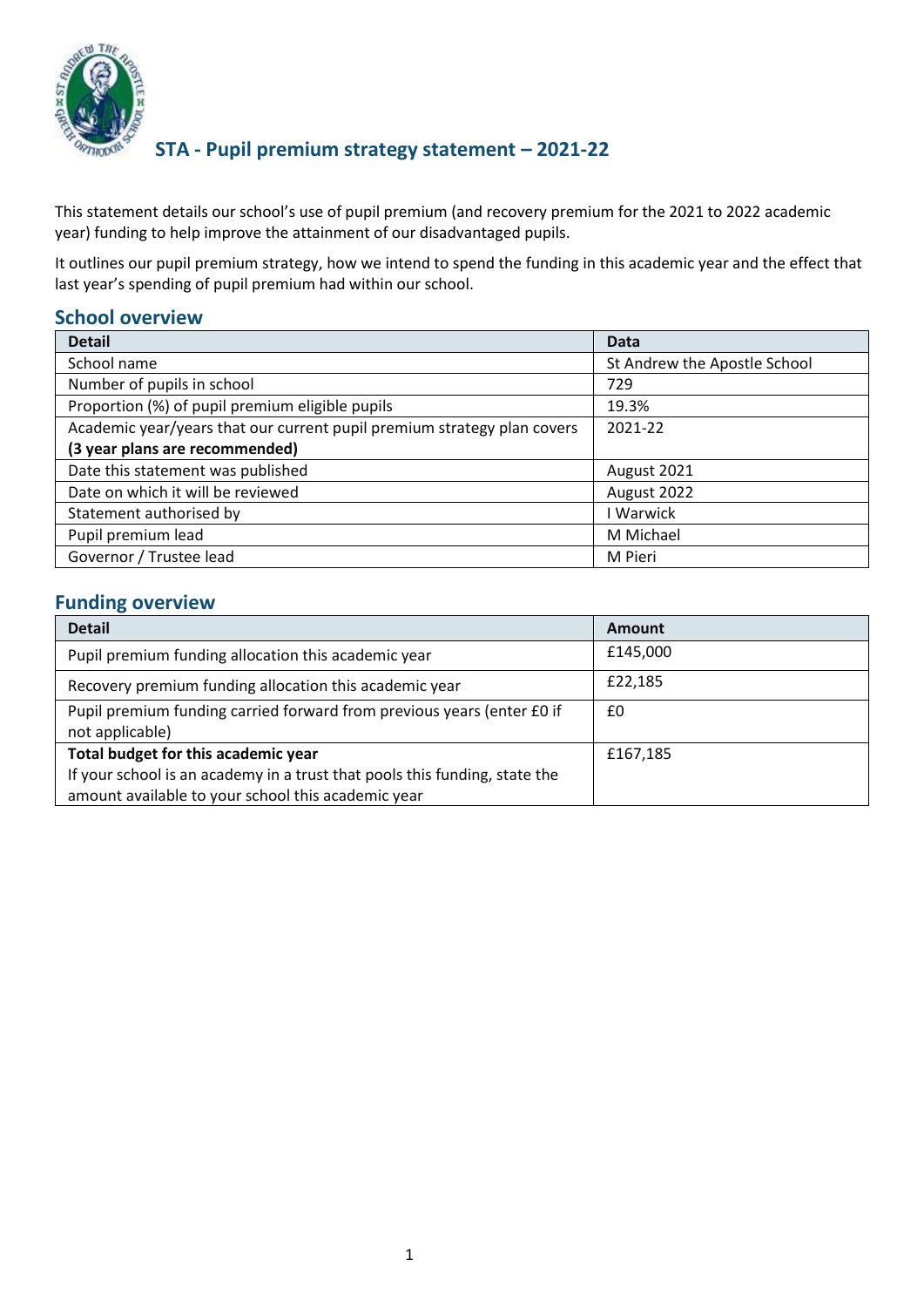# **Part A: Pupil premium strategy plan**

## **Statement of intent**

### **Challenges**

This details the key challenges to achievement that we have identified among our disadvantaged pupils.

| <b>Challenge</b> | Detail of challenge                                                                                    |
|------------------|--------------------------------------------------------------------------------------------------------|
| number           |                                                                                                        |
| 1.               | Covid 19 has nationally and in our school exacerbated progress gaps between disadvantaged and          |
|                  | other students.                                                                                        |
| 2.               | Similarly, the gap between disadvantaged and other students in terms of attendance has not closed.     |
| 3.               | Resources, technology and cultural capital: disadvantaged students are likely to miss out on the       |
|                  | benefits of, for example, books at home, trips or technology enjoyed by other students.                |
| 4.               | Behaviour at our school is good, with many outstanding examples of behaviour every day. However,       |
|                  | both nationally and at our school, disadvantaged students have been more likely to receive fixed       |
|                  | term exclusions and other sanctions such as detentions. This is a potential barrier to progress, since |
|                  | these students miss educational opportunities as a result.                                             |

#### **Intended outcomes**

This explains the outcomes we are aiming for **by the end of our current strategy plan**, and how we will measure whether they have been achieved.

| Intended outcome                   | Success criteria     |
|------------------------------------|----------------------|
| Progress 8                         | +0.35 by Summer 2022 |
| Attainment 8                       | 50 by Summer 2022    |
| Percentage 5+ in English and maths | 60 by Summer 2022    |
| Percentage 4+ in English and maths | 80 by Summer 2022    |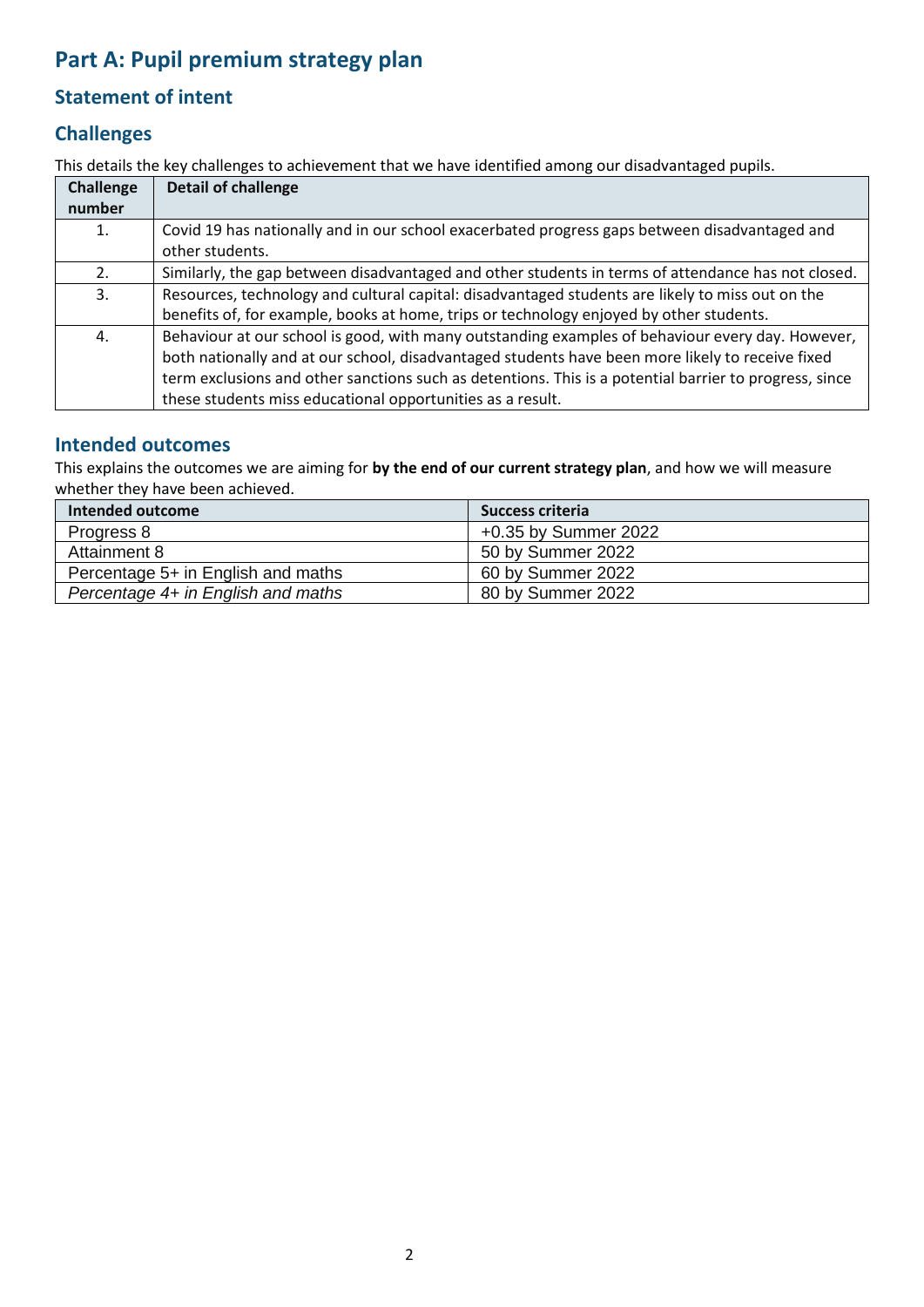### **Activity in this academic year**

This details how we intend to spend our pupil premium (and recovery premium funding) **this academic year** to address the challenges listed above.

### **Teaching (for example, CPD, recruitment and retention)**

Budgeted cost: £55,000

| <b>Activity</b>               | Evidence that supports this approach                | <b>Challenge number(s)</b> |
|-------------------------------|-----------------------------------------------------|----------------------------|
|                               |                                                     | addressed                  |
| Professional Development      | We will be focusing on initiatives that give our    | Lack of engagement         |
| Monitoring                    | disadvantaged students more of their teachers'      | Disadvantage in cultural   |
| <b>Learning Resources</b>     | time and quality feedback on their work; research   | capital                    |
| KS3 curriculum and assessment | suggests that quality intervention has a big impact | Resources for independent  |
| restructuring                 | on students' outcomes for a small cost. Developing  | study                      |
|                               | classroom pedagogy has a big impact for a           |                            |
|                               | moderate cost (https://edu-                         |                            |
|                               | cationendowmentfoundation.org.uk/education-         |                            |
|                               | evidence/teaching-learning-toolkit)                 |                            |

# **Targeted academic support (for example, tutoring, one-to-one support structured interventions)**

Budgeted cost: £47,500

| <b>Activity</b>                                                                                                                                                   | Evidence that supports this approach                                                                                                                                                                                                                                                                      | Challenge number(s)<br>addressed                                                       |
|-------------------------------------------------------------------------------------------------------------------------------------------------------------------|-----------------------------------------------------------------------------------------------------------------------------------------------------------------------------------------------------------------------------------------------------------------------------------------------------------|----------------------------------------------------------------------------------------|
| Additional support for and focus<br>on PP students across the curric-<br>ulum.<br>Additional support for and focus<br>on PP students in the core cur-<br>riculum. | We will be focusing on interventions that address<br>literacy, practical barriers to learning (e.g.<br>equipment, environment for learning) and lack of<br>engagement withlearning; research suggests<br>improvement in literacy and targeted intervention<br>can have significant impact if set well and | Disproportionate Covid 19<br>impact.<br>Resources, technology and<br>cultural capital. |
| To improve literacy and reading<br>across the disadvantage stu-<br>dents                                                                                          | completed properly. (https://educa-<br>tionendowmentfoundation.org.uk/education-<br>evidence/teaching-learning-toolkit).                                                                                                                                                                                  |                                                                                        |
| After school intervention les-<br>sons<br><b>National Tutoring Programme</b>                                                                                      |                                                                                                                                                                                                                                                                                                           |                                                                                        |

#### **Wider strategies (attendance, behaviour, wellbeing)**

Budgeted cost: £12,500

| <b>Activity</b>                    | Evidence that supports this approach                                                                                                                                                          | <b>Challenge number(s)</b><br>addressed |
|------------------------------------|-----------------------------------------------------------------------------------------------------------------------------------------------------------------------------------------------|-----------------------------------------|
| <b>Educational Welfare Officer</b> | Extensive research suggests that there is a clear                                                                                                                                             | Lower than average                      |
| Y11 mentoring programme            | link between attendance at school and positive<br>academic outcomes for students. It is also clear<br>that students' holistic well-being suffers when they<br>do not attend school regularly. | disadvantaged students'<br>attendance   |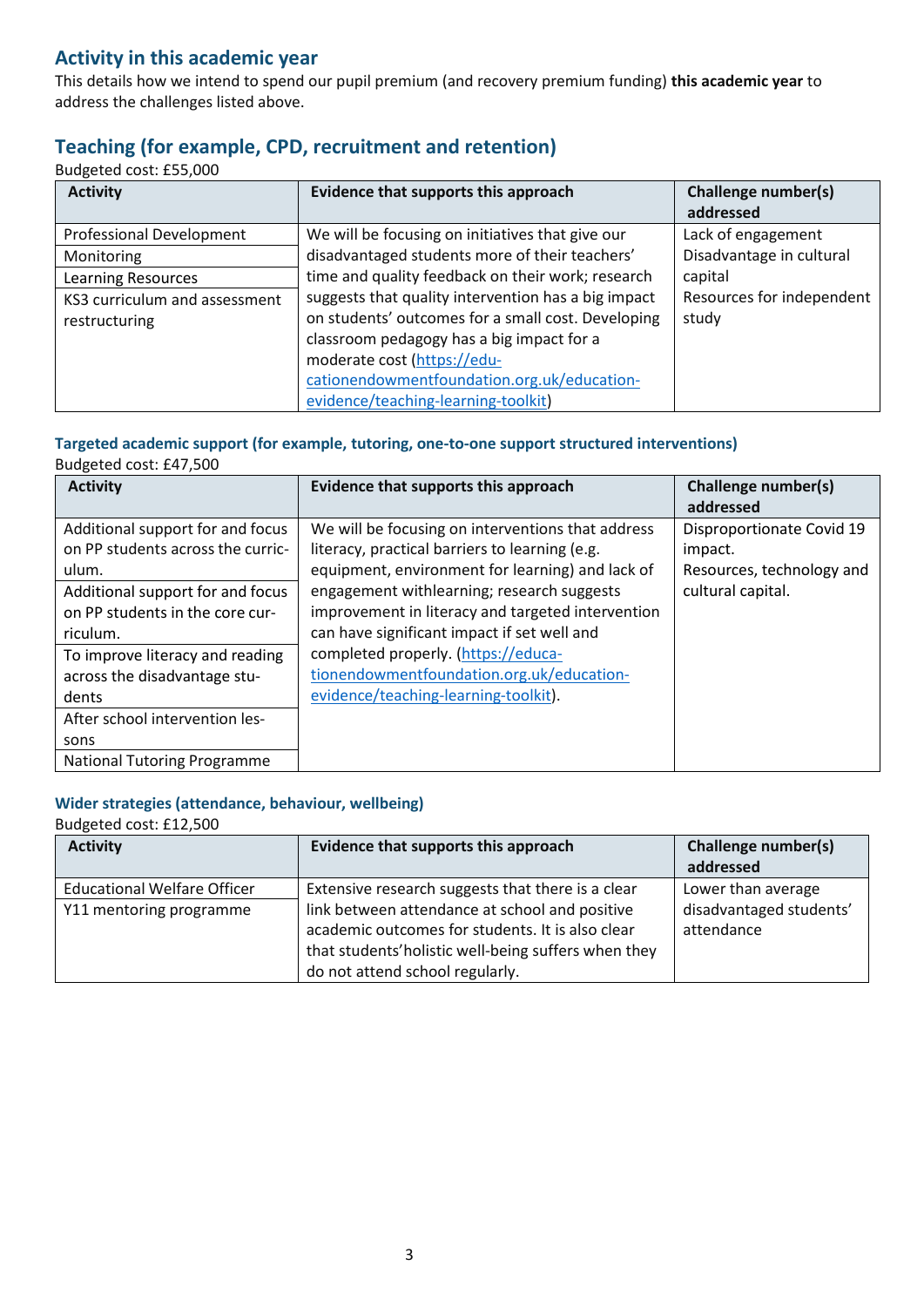#### **Wider strategies (Engagement)**

Budgeted cost: £30,000

| <b>Activity</b>                                                                                                                                              | Evidence that supports this approach                                                                                                                                                                                              | Challenge number(s) addressed                                                                                                                                                        |
|--------------------------------------------------------------------------------------------------------------------------------------------------------------|-----------------------------------------------------------------------------------------------------------------------------------------------------------------------------------------------------------------------------------|--------------------------------------------------------------------------------------------------------------------------------------------------------------------------------------|
| To improve the engagement,<br>well-being andresilience of our<br>PP students with improved Pas-<br>toral support.<br>Support through individual<br>mentoring | We will be focusing on initiatives<br>which help to make up for any lack of<br>parental engagement and which give<br>students access to high-quality<br>pastoral care. Re-search suggests that<br>supporting social and emotional | Mental health impact of Covid-re-<br>lated absence; impact of anxiety re-<br>lated to, for example, family illness,<br>bereavement, financial difficulty,<br>loss of employment etc. |
|                                                                                                                                                              | development leads to positive<br>outcomes<br>(https://educationendowmentfoundat<br>ion.org.uk/education-<br>evidence/teaching-learning-toolkit).                                                                                  |                                                                                                                                                                                      |

**Total budgeted cost: £145,000**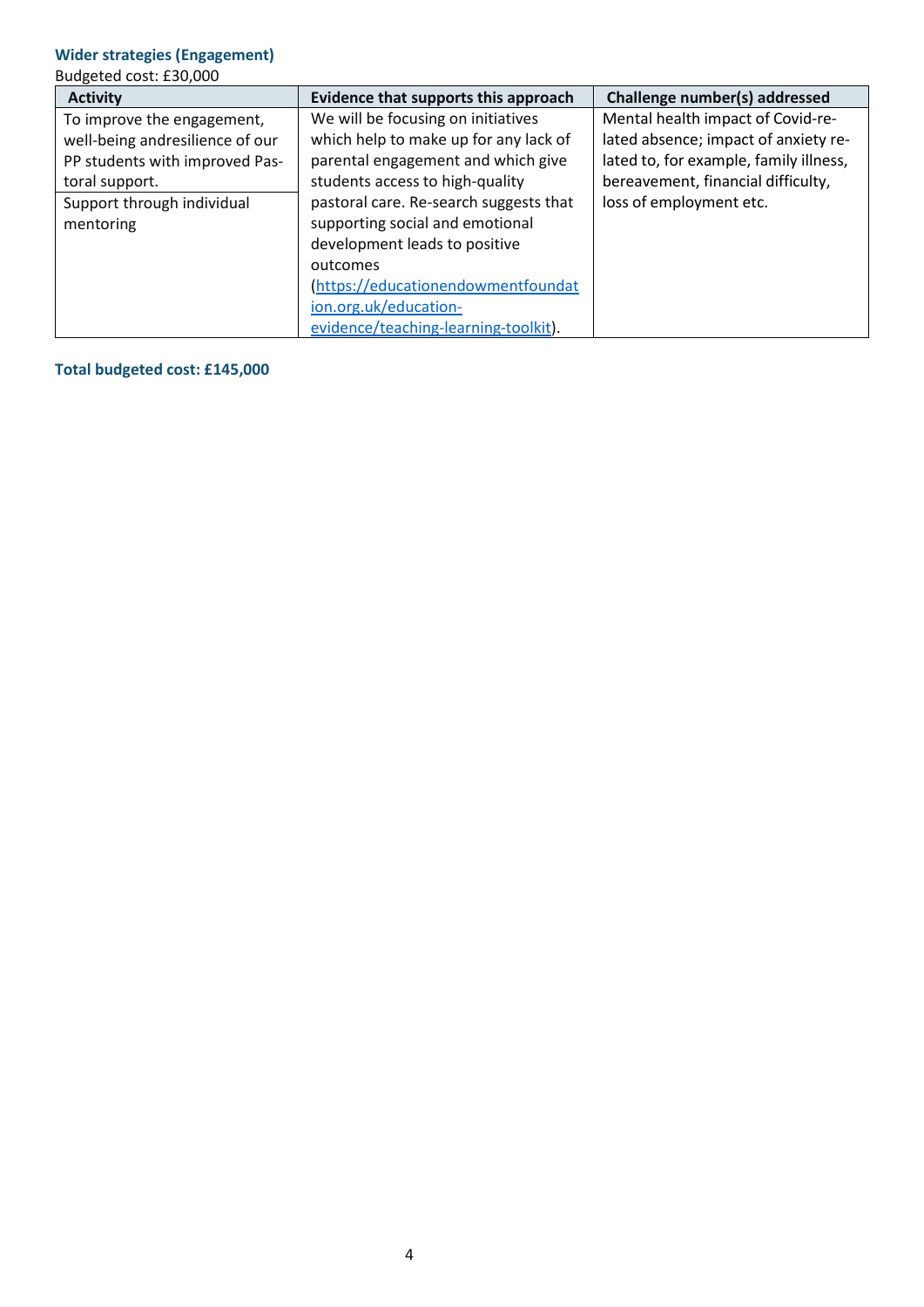# **Part B: Review of outcomes in the previous academic year**

# **Pupil premium strategy outcomes**

This details the impact that our pupil premium activity had on pupils in the 2020 to 2021 academic year.

| <b>Initiative</b>          | <b>Intended outcome</b>                 | Impact                                               | <b>Evaluation</b>                                   |
|----------------------------|-----------------------------------------|------------------------------------------------------|-----------------------------------------------------|
| Professional               | Raising awareness of                    | Growing PP gap at start of 2020-                     | Staff had an enhanced                               |
| Development                | disadvantaged                           | 21 was arrested.                                     | awareness of the                                    |
|                            | students.                               |                                                      | importance of cultural                              |
|                            | Understanding of                        |                                                      | capital and disadvantage.                           |
|                            | cultural capital.                       |                                                      | They were asked to reflect                          |
|                            | Consideration of                        |                                                      | throughout the lockdowns                            |
|                            | intersection with                       |                                                      | on the impact of Covid-19.                          |
|                            | other learning needs.                   |                                                      | The INSET in September                              |
|                            |                                         |                                                      | 2020 set the scene for this                         |
|                            |                                         |                                                      | development.                                        |
|                            |                                         |                                                      | Evaluation was positive                             |
|                            |                                         |                                                      | overall, with the obvious                           |
|                            |                                         |                                                      | caveat of the missed                                |
|                            |                                         |                                                      | opportunities for                                   |
|                            |                                         |                                                      | additional training brought                         |
|                            |                                         |                                                      | by Covid-19.                                        |
| Monitoring                 | Scrutiny of                             | According to Y11 TAGS the                            | Close scrutiny used during                          |
|                            | performance of                          | disadvantaged gap remained                           | lock- down focused on                               |
|                            | disadvantaged                           | stable in spring, summer 2020-                       | engagement and work                                 |
|                            | groups within                           | 21, which shows the importance                       | completion for                                      |
|                            | departments and                         | of the return of normal school                       | disadvantaged students                              |
|                            | strengthening of                        | monitoring procedures and the                        | and this was successful as                          |
|                            | accountability.<br>Lesson observations. | support given to PP students.                        | gaps remained stable.<br>This will continue to be a |
|                            | Performance                             |                                                      | focus for the school.                               |
|                            | Management. Work                        |                                                      |                                                     |
|                            | Scrutiny. Data review.                  |                                                      |                                                     |
| Engage and utilise         | Improvement in                          | Attendance remained lower for                        | Difficult to evaluate                               |
| <b>Educational Welfare</b> | attendance for                          | disadvantaged students in com-                       | cogently because of the                             |
| Officer via Barnet         | disadvantaged                           | parison to non-disadvantaged,                        | blanket disruption to                               |
| <b>Traded services</b>     | groups.                                 | although significant progress                        | attendance owing to Covid                           |
|                            |                                         | was evident for certain key                          | 19. Attendance for PP                               |
|                            |                                         | students. Disadvantaged                              | students will be a focus in                         |
|                            |                                         | attendance 87%; Whole school                         | 2021-22.                                            |
|                            |                                         | 91%. Pre-lockdown attendance                         |                                                     |
|                            |                                         | for whole school and for                             |                                                     |
|                            |                                         | disadvantaged students was                           |                                                     |
|                            |                                         | extremely positive and was                           |                                                     |
|                            |                                         | improved compared to previous                        |                                                     |
| Intervention               |                                         | years at that point.                                 |                                                     |
|                            | Wide-reaching<br>intervention           | Intervention programmes<br>widely disrupted owing to | Progress gaps indicate that<br>the school should    |
|                            | programme in KS4,                       | Covid. Bespoke and targeted                          | reconfigure its                                     |
|                            | designed to close                       | alternatives put in place by                         | intervention approach for                           |
|                            | growing emergent                        | departments.                                         | students to catch and in                            |
|                            | gap between                             |                                                      | anticipation of another                             |
|                            | disadvantaged                           |                                                      | lockdown.                                           |
|                            | students and                            |                                                      |                                                     |
|                            | remainder of cohort.                    |                                                      |                                                     |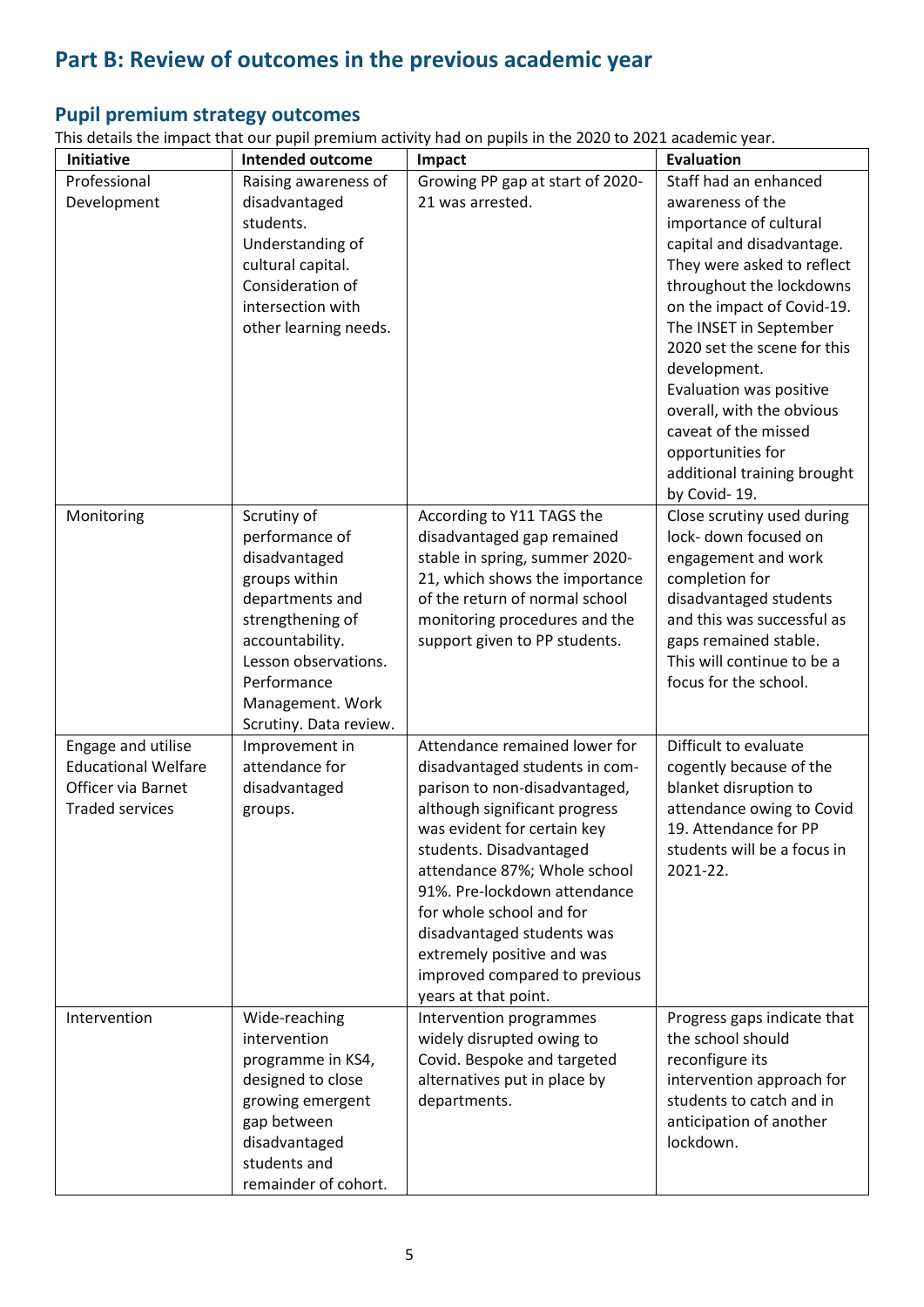| Pastoral support                                 | Reduce time out of<br>education for<br>disadvantaged<br>students owing to<br>internal or fixed-term<br>exclusions.                                                                                                                  | Whilst there is a<br>disproportionate number of<br>disadvantaged students who<br>have had a fixed term exclusion<br>compared to other students,<br>there have been many fewer<br>repeat exclusions. A significant<br>cohort of students with pastoral<br>concerns have benefitted from<br>support. | Internal 'referral' and a<br>strong behaviour code<br>have improved behaviour<br>overall; some key<br>disadvantaged outlier<br>students require enhanced<br>support. This will be<br>ongoing as students are<br>identified.                  |
|--------------------------------------------------|-------------------------------------------------------------------------------------------------------------------------------------------------------------------------------------------------------------------------------------|----------------------------------------------------------------------------------------------------------------------------------------------------------------------------------------------------------------------------------------------------------------------------------------------------|----------------------------------------------------------------------------------------------------------------------------------------------------------------------------------------------------------------------------------------------|
| Uniform                                          | Replace or purchase<br>uniform for<br>disadvantaged<br>students Reduce<br>feeling of exclusion.                                                                                                                                     | Fewer students wearing items<br>of non-school uniform. Positive<br>individual feedback from<br>students/parents.                                                                                                                                                                                   | Although the need was not<br>widespread, budgeting for<br>this need is prudent as<br>some families may still be<br>experiencing need due to<br>COVID.                                                                                        |
| Utilise senior staff<br>designated role          | Narrowing PP gaps<br>and support for LAC,<br>SEND and vulnerable<br>students, Strategic<br>oversight of support<br>from designated per-<br>son for looked after<br>children, SENCO<br>contribution,<br>safeguarding<br>contribution | Growing gap successfully<br>arrested. Inclusion strategy had<br>a more focused approach<br>especially from January 2021.                                                                                                                                                                           | Although difficult to<br>evaluate robustly, clearly<br>the progress gap points to<br>a mixed success. Certain<br>key students' experience<br>enhanced and some<br>successful initiatives.                                                    |
| <b>Utilise Teaching</b><br>Assistants            | Support for SEN and<br>PP students, small<br>group work and in<br>class. Adjustments to<br>resources and T&L<br>Narrowing of<br>achievement gaps.                                                                                   | Exclusion and disengagement of<br>several key KS3 learners<br>improved overall. Certain<br>students with difficult SEMH<br>experiences received a high<br>level of care, if not impressive<br>progress.                                                                                            | Outcomes gap still exist in<br>all year groups. Further<br>role development in our<br>SEN department in support<br>of SEN students in receipt<br>of PP funding will be a<br>focus for 2021-22.                                               |
| Provide Y11<br>mentoring,                        | Support for Y11<br>students. Dedicated 1<br>to 1 support for<br>vulnerable Y11<br>students.                                                                                                                                         | Variable outcomes for student<br>on mentoring programme.                                                                                                                                                                                                                                           | Mentoring programme<br>was not as effective as<br>previous years be- cause of<br>Covid-19. School to review<br>in 2021-22.                                                                                                                   |
| <b>National Tutoring</b><br>Programme or similar | <b>Purchase of National</b><br><b>Tutoring Programme</b><br>(NTP) services for<br>disadvantaged<br>students with low<br>progress scores,<br>beginning with Y11.                                                                     | NTP offered to wide range of<br>Y11 disadvantaged students;<br>only a few picked it up. TAGs<br>show some impact on only a<br>few key learners.                                                                                                                                                    | For key individual students<br>this had tangible impact at<br>moments of serious<br>disengagement. Some<br>learners felt there were<br>too many demands on<br>their time.<br>Perhaps the programme<br>could have been<br>implemented sooner. |
| 'Kerboodle' online<br>textbooks                  | Provide students with<br>access to online<br>textbooks to support.<br>Close gap in cultural<br>capital.                                                                                                                             | Many non-disadvantaged<br>students have access to books<br>online, and departments have<br>the ability to set work or<br>reading from them.                                                                                                                                                        | Resources to be<br>relaunched in September<br>2021.                                                                                                                                                                                          |